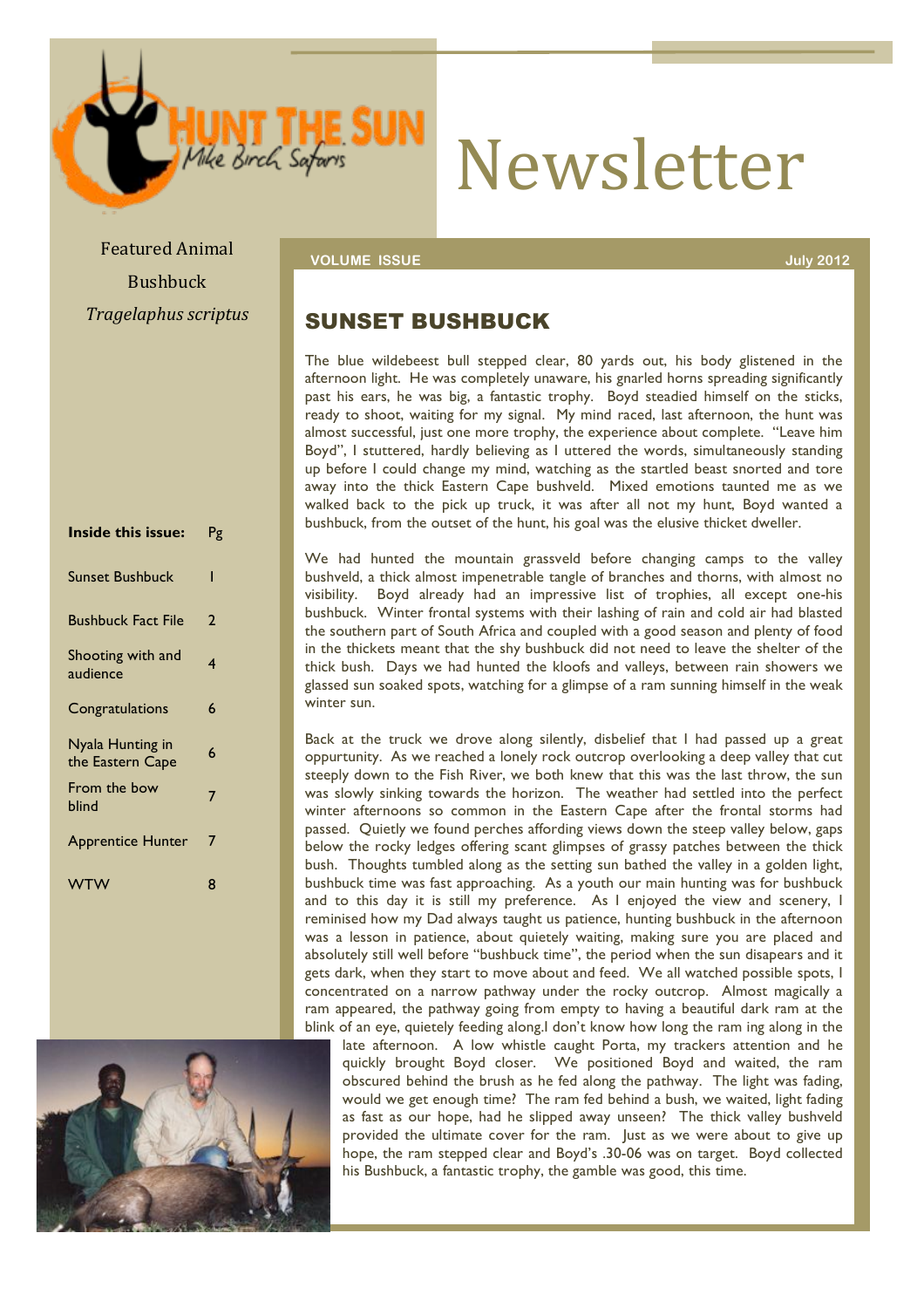#### **Page 2 Newsletter Newsletter**

# **Bushbuck – Fact File**

Many will recognize that the Bushbuck is the emblem that adorns the Hunt The Sun logo, this is with good reason as I consider it the ultimate of all Southern African game. To this day I only need to see a picture of a ram for it to stir up memories, days of beautiful winter afternoons, gatherings of family and friends at hunts, conversations around tables groaning under good food and stories, told by wise old men! We would hang around the fire, listening to the day's fun again being recounted spiced liberally by the inverse ratio of how full the bottle on the counter was, stories of how he missed the ram, or successfully shot it, comparing it to a Botswana buffalo or lion hunt, awakening dreams of exotic destinations. As the evening grew later we would quietly sit, remaining as inconspicuous as possible lest we were sent to bed. Finally exhausted we would be sent to bed, to dream dreams of big black rams falling to our shots. Every young boy aspired to the day when he would too be given the nod, allowed to take his position as hunters, until finally the day too would arrive. Trophies were never measured by horn lengths, but by the weight of the ram, 160 pounds on the hoof was a monster! Legendary rams were named, wily animals with cunning attributes that managed to evade the hunters again and again.

Other days would be spent hunting bushbuck with dogs, a trained pack of hounds and beaters that would drive the buck out of the thickets to carefully

placed positions that were historically etched into the history of the area.

Lots were drawn for positions, the bank manager always seemed to be in good luck! The baying dogs would drive the rams past the guns, dogs were and are still revered in certain parts of the Eastern Cape, considered more valuable than gold. Good dogs, are still thought to bring their master a ram!

If I had to choose only one species to hunt, it would be without doubt, the bushbuck, hunted in the various terrains of the Eastern Cape, if only for the memories, the smell of hoppes gun oil and the bragging rights after a good shot.

#### *Physical Characteristics*

The bushbuck has geometrically shaped white patches or spots on the most mobile parts of the body the ears, chin, tail, legs and neck. Males or rams (which have horns) make the markings more visible during highly ritualized displays during which they arch their backs and walk in a tense, highstepping gait. These displays, used for impressing and intimidating females and rival males, usually make fighting unnecessary. The hierarchy among males is age-based; as they get older and the chestnut color changes to dark brown, the white markings becoming more conspicuous.

Only male rams have horns, which are between 10 and 20 inches long and spiral straight upwards.

|          | Male      | Female |
|----------|-----------|--------|
| Mass     | 42kg      | 28kg   |
| Shoulder | 79cm      | 69cm   |
| height   |           |        |
| Mating   | April/May |        |
| season   |           |        |
| SCI min  | 31        |        |
| Rowland  | 15        |        |
| Ward     |           |        |
| min      |           |        |

At 10 months, young rams sprout horns that are strongly twisted and at maturity form the first loop of a spiral. Other antelopes with spiral horns are sitatungas, bongos, elands and kudus.

#### *Habitat*

Bushbucks are forest-edge antelopes. They live in habitat including rain forests, montane forests, forest-savanna mosaics and bush savannas.

#### *Behavior*

Bushbuck are basically solitary animals. Most group associations, except for a female and her latest young, are very temporary and only last a few hours or days. These antelopes have small home ranges, which may overlap with those of other bushbuck. Even so, there still is not much contact as adult individuals prefer to stay by themselves in their separate areas. Mature rams usually go out of their way to avoid contact with each other.

Usually they are crepuscular and are most active during early morning and part of the night, bushbucks become almost entirely nocturnal in areas where they are apt to be disturbed frequently

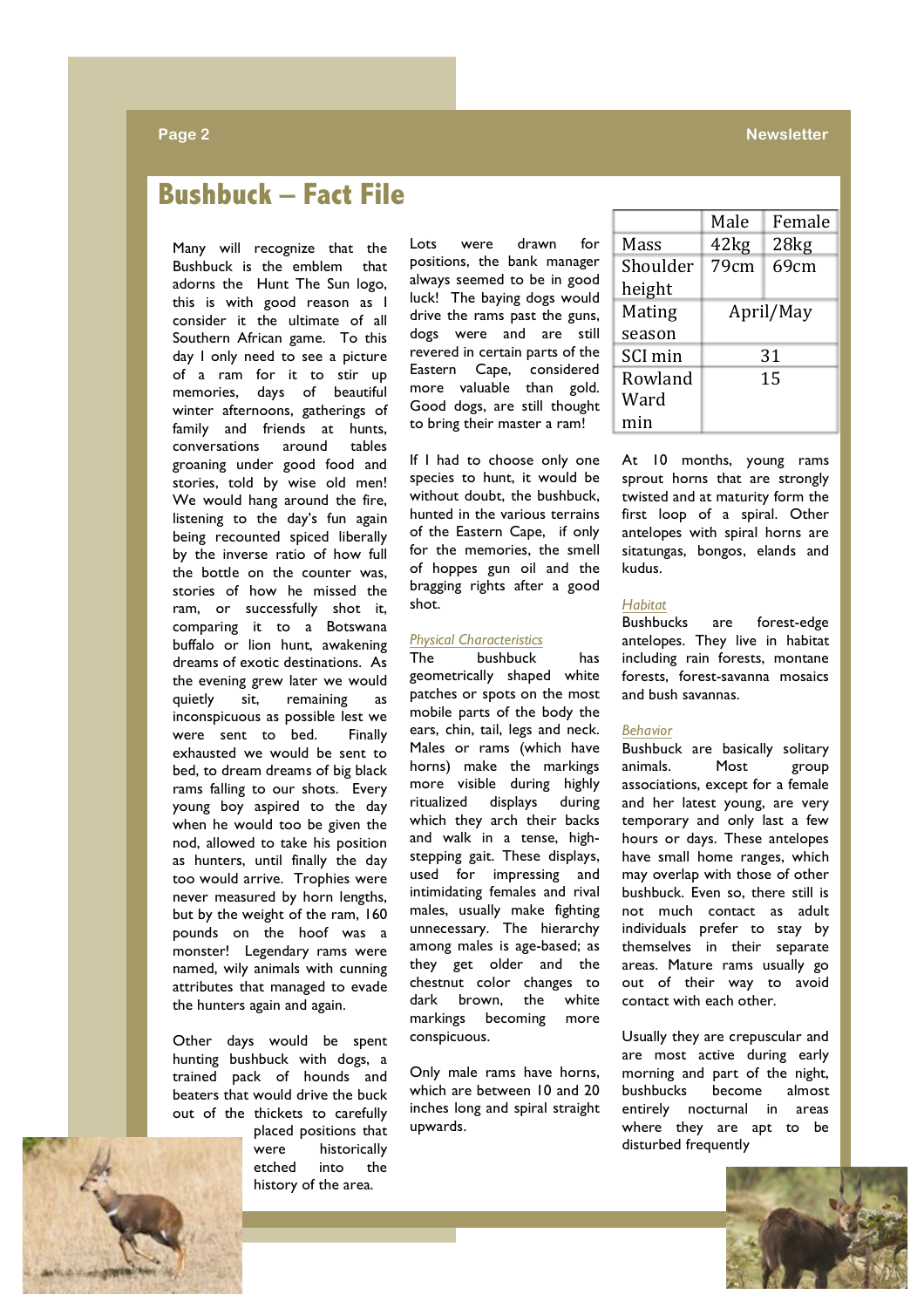# **Fact File cont…..**

during the day. When alarmed, individuals react in a variety of ways. If they are in forest or thick bush, they may "freeze" in one position and remain very still, their coloring camouflaging them. Sometimes they will sink to the ground and lie flat, or they may bound away, making a series of hoarse barks. When surprised in the open, they sometimes stand still or slowly walk to the nearest cover.

Bushbuck are not territorial but will defend an area that a female in heat in using. After giving birth, the mother cleans the newborn lamb and eats the placenta. She leaves the calf well hidden. When she visits and suckles it, she eats its dung so no scent remains to attract predators. They young lamb does not accompany its mother for long periods during the day until it is about 4 months old. A female and her lamb often play together, running in circle chasing each other.

#### *Hunting*

As a young child I vividly remember the annual bushbuck hunts. The first day of the season was a holiday and was always a festive affair. Hunters were assigned positions and areas to hunt. The morning hunt was quietly moving along areas adjacent thick bush or through pathways in the thick valley bushveld, watching for rams moving about the business that rams do on crisp winter mornings. Alternatively we watched across valleys, shivering in the shadowed side watching a sun drenched hillside. Often just a horn tip or a flashing tail would give them away

Afternoons are spent watching fringlines, waiting quietly for the buck to appear from the thick cover to feed on new grass, although browsers they will not hesitate to use grass. It is important to be in position well before time, remaining absolutely still and to be well camouflaged. The ram will nervously watch from the thick cover until he is sure that the area is clear, not only of predators but also from rival rams before stepping into the clearing. Rams are more often shot at dusk.

Hunt the Bushbuck with the 7x57mm, or better, a 30 caliber rifle with suitable 160 to 180 grain bullets that will not be easily deflected. Shots are often taken into brush favouring heavier slower bullets. When spooked, his alarm signal is a loud, hoarse, dog-like bark, often the first time that a hunter will know that his approach has been carefully watched. Slow movements, stopping often to watch and monitor your surrounds are the recipe for success.

Bushbuck in my opinion do not have the greatest eye sight, which hardly matters in the thick impregnable bush that they dwell within, hearing and smell are however highly acute. Hunting Bushbuck can be very similar to hunting the American White-tailed deer; still-hunting can be very productive or one can try moving quietly through the bush, probing the dense cover always cognizant of the wind.

Shot placement is extremely important; from any angle, place your shot so as to penetrate and pass through the chest cavity. You do not want to wound a bushbuck, as even though he is relatively small he can be extremely dangerous. A wounded or cornered Bushbuck is known to be very aggressive and will not hesitate to charge. If your wounded Bushbuck escapes to dense cover, which he will certainly try to do, be very cautious in your pursuit. Next time someone offers the opportunity, grab it keenly, you wont be sorry.

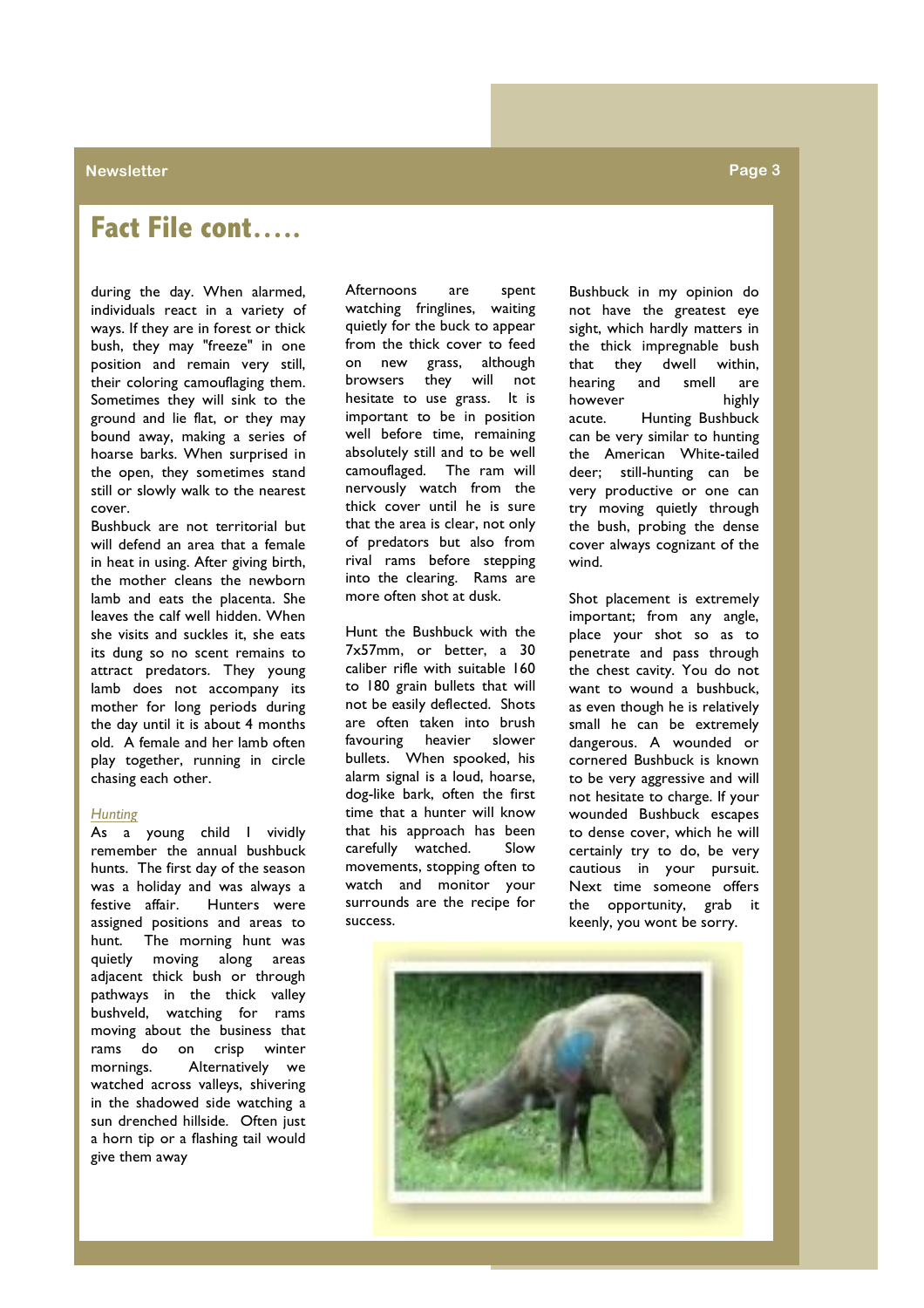#### **Page 4 Newsletter**

#### **Shooting with an Audience – by Karl Schaffer**

Its a very chilly morning, we're all bundled up and moving a bit slowly. We drive to an area we're to hunt this morning and meet up with Eddy, the son of the landowner. Eddy, like a lot of South Africans is pretty stocky like a tree trunk and has that muscled body of an athlete. In his late 40′s now, he, like all male white South Africans, played a lot of rugby in younger years. His father couldn't join us this day due to his recovery from rugby knee injury from years ago. Eddie is like other South Africans I've met, he's very polite, friendly and welcoming.

After a brief conference on where to start our hunt, we all pile into Evert's hunting truck and head up a dirt road into the brush chocked thickets. Evert is in the back of the truck where he can glass the hillside with David, Hannes, and Eben, Eddie is driving slowly up the road winding into the hills, I'm in the front passenger seat, which, by the way is on the left side of the truck.

As we slowly drive up the hillside, everyone is watching the far side of the canyon opposite us. I'm not too focused on watching for game, these South Africans are going to spot anything and everything before my old, weak, American big city eyes will. I focus on the beauty of the thickets, the red clay of the ground, the shale and boulders that litter the dirt trail we're driving up. Suddenly there is pounding on the truck cab, Evert, old eagle-eye, has spotted a bush buck ram

Eddie quickly has his binoculars up and is focused on the far hillside. I follow suit but absolutely cannot see what they are looking at. Eddie patiently directs my vision to a small opening in the brush about 375 yards away. I renew my efforts and suddenly the form of the ram appears. And it's been there the whole time.

Evert has dismounted the back of the truck and approaches my side where he whispers for me get out and bring the rifle. I quickly load the old Mauser, close the bolt on the empty chamber, and follow Evert up the road. We ease along slowly, using whatever obstacles we can to mask our movement. Our path is actually parallel to the direction the bush buck is feeding, we don't close the distance much at all. When we're a hundred yards from the truck Evert sets the shooting sticks and I place the rifle. Evert continues to look over the ram which finally gives us a go0d look at his horns. Evert's comment is immediate "He's a shooter."

I'm standing on the face of a hill, rifle on the sticks, bullet now in the chamber, looking at a smallish antelope at least 300 yards away across a canyon. There is no way I can make this shot. I tell Evert "No good, too far. Can we get closer?" He responds that we can't, if we move, the bushbuck will be completely screened by brush and we won't have a shot

I quickly remove the rifle from the sticks and lower myself to the ground and wrap the sling of the rifle around my left elbow which tightens the rifle stock in my hand. I tighten the sling behind my left elbow, tightening it even more. I flash back to rifle class at the Yakima Junior Sportsman Club when I was 14 years old. Some things you just don't forget. Evert eases down beside me, shortens the shooting sticks by retracting the legs, lifts my rifle barrel and places it on them. It helps steady the barrel even more. I locate the ram which is still feeding, unaware that we're there. It is a darkish, gray charcoal chocolate color and it looks very far away. Evert is laying next to me and, as if reading my mind, whispers in my ear "You can make this shot." I ask how far it is to the bushbuck, he responds "300 yards." I've practiced shooting at 200 yards in the past year and done pretty well but this will be my longest shot of my life.

I've also researched my 30.06 bullets and I know the trajectory for the 180 gr. projectile out to 400 yards. I tell Evert that the bullet should drop 7 inches or so from gravity at 300 yards. He agrees. I note that there is no wind to blow the bullet off of it's desired track. I consciously slow my breathing, longer breaths, deeper, slow pace, I find the bush buck in the crosshairs. I raise the point of aim of the crosshairs to the very top of the ram's shoulder, pause for a moment, and squeeze the trigger.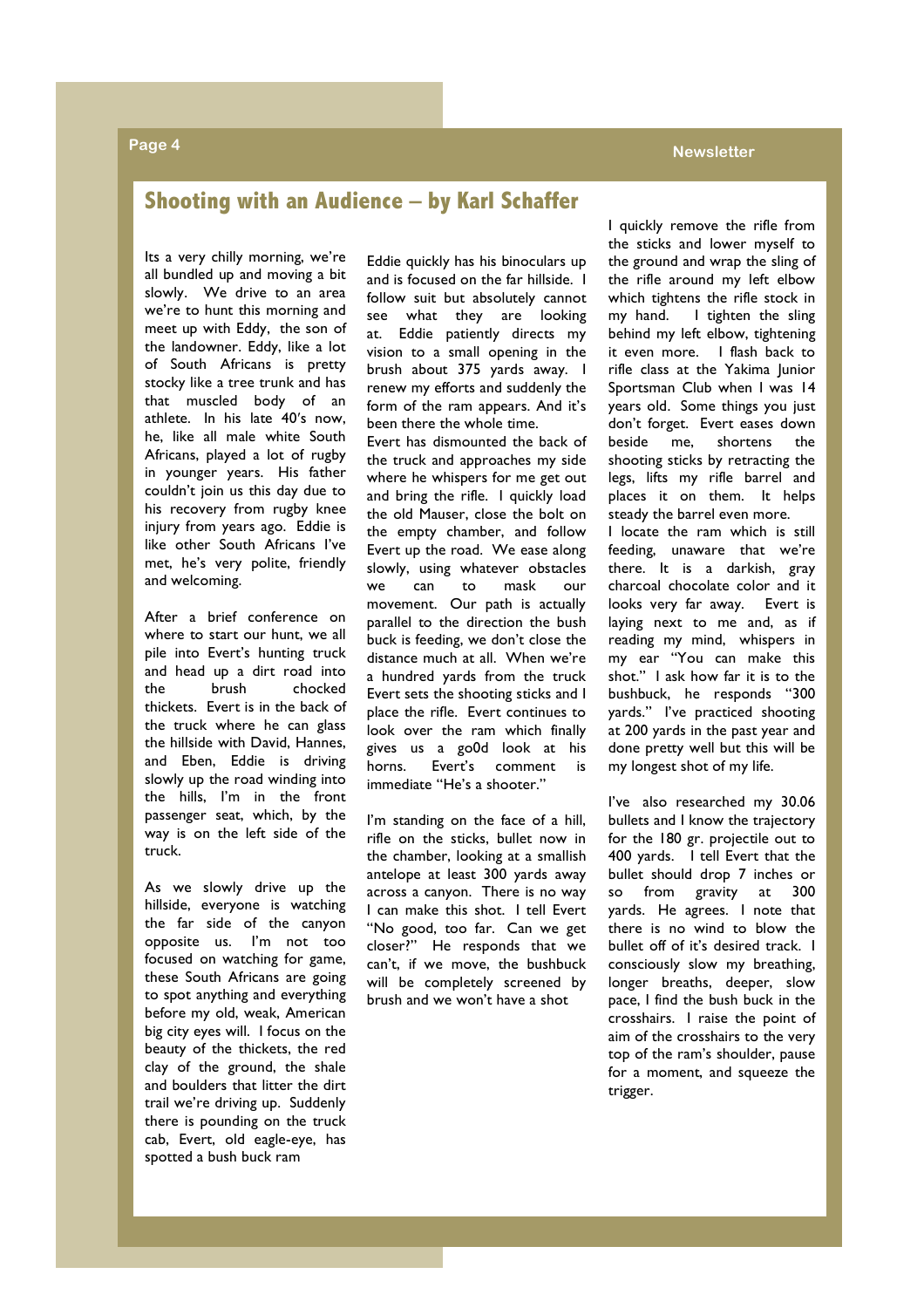### **Newsletter Page 5**

At the crack of the rifle, I immediately hear the "thump" of the 180 gr. bullet smacking into the bushbuck. But I've lost sight of the ram with the upward movement of the rifle's recoil, though it was ever so slight from the muzzle suppressor. I am immediately anxious that the ram has jumped, wounded, into the brush where it is one of the more feared animals in South Africa. And just as quickly I hear Evert's always calm voice say "He's down." My fear of a wounded bush buck evaporates. I'm on my feet, slapping Evert on the back and then I give him a big hug. This is the animal I've been waiting for almost two years.

I turn back to the truck and I take note of the "peanut gallery" (for those who remember Buffalo Bob and Howdy Doody), five men in the back of the truck have been watching the whole thing, my first hunting audience. I also notice they are all smiling and then the congratulations start coming.

We pile into the truck and drive around the rim of the canyon, maybe a half of a mile to get to where we can walk (or slide) down to my ram. My bushbuck, who Evert estimates at being 10 years old, lays dead where he stood, dropped in his tracks. I am honored again with congratulations and backslaps from my audience. And Evert, you were the maestro, you are the one to be congratulated. Thank you so much for the confidence, support and

*Check out more of Karl's interesting stories www.beingkarl.wordpress.com*

instruction.

*The location of the bushbuck, you can see the road where I took the shot in the distance.*



*The audience (Peanut Gallery)*



*Me with my old bush buck, and Evert the Maestro*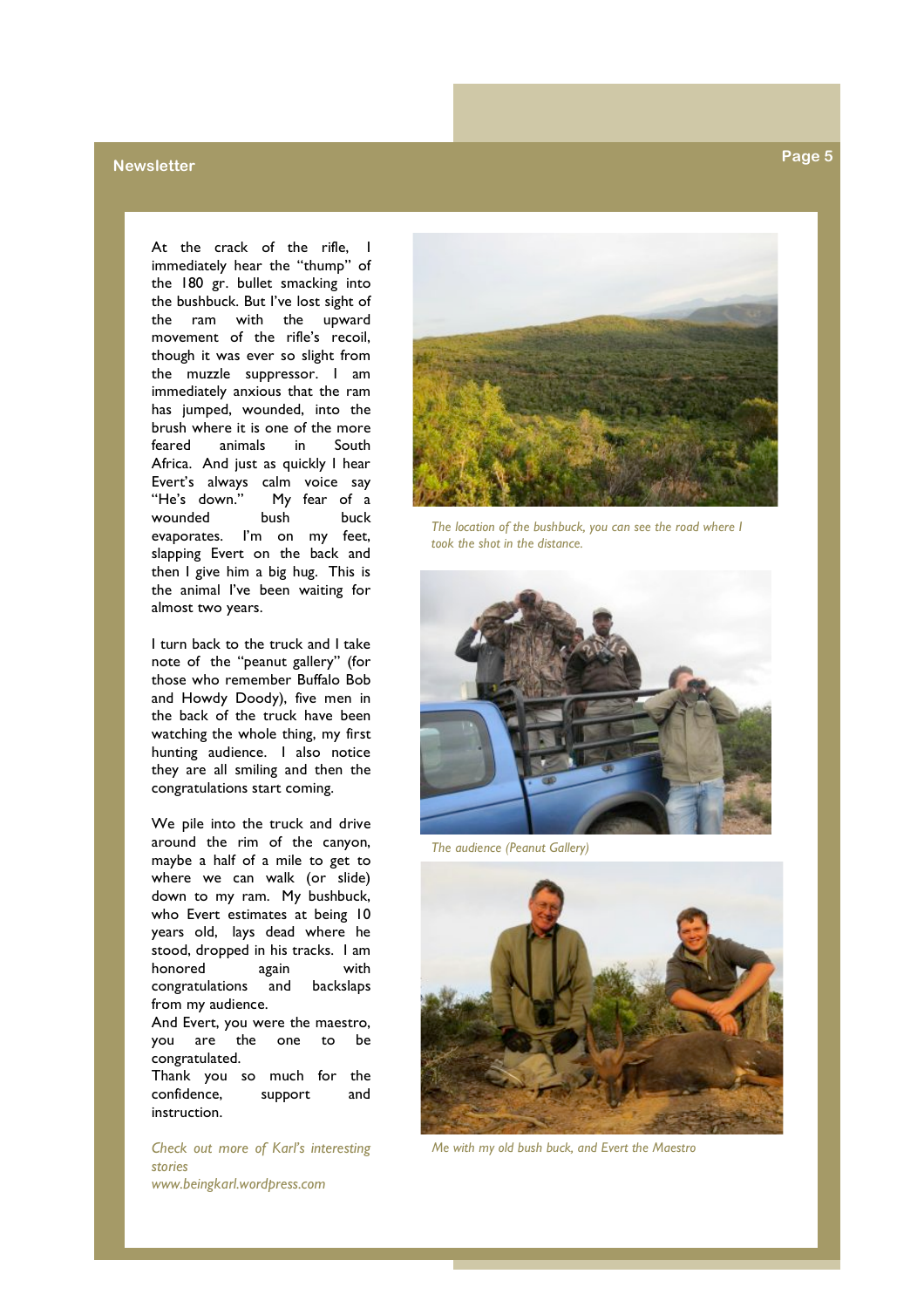**Page 6 Newsletter**

# **Congratulations**

Congratulations to Joe and Ronnie who got engaged while on Safaris with us. What a romantic setting with the back drop of a beautiful African sunset.



# **Nyala Hunting in the Eastern Cape**

Phil Heise shot this fantastic Nyala, stalking up to within 20 yards!

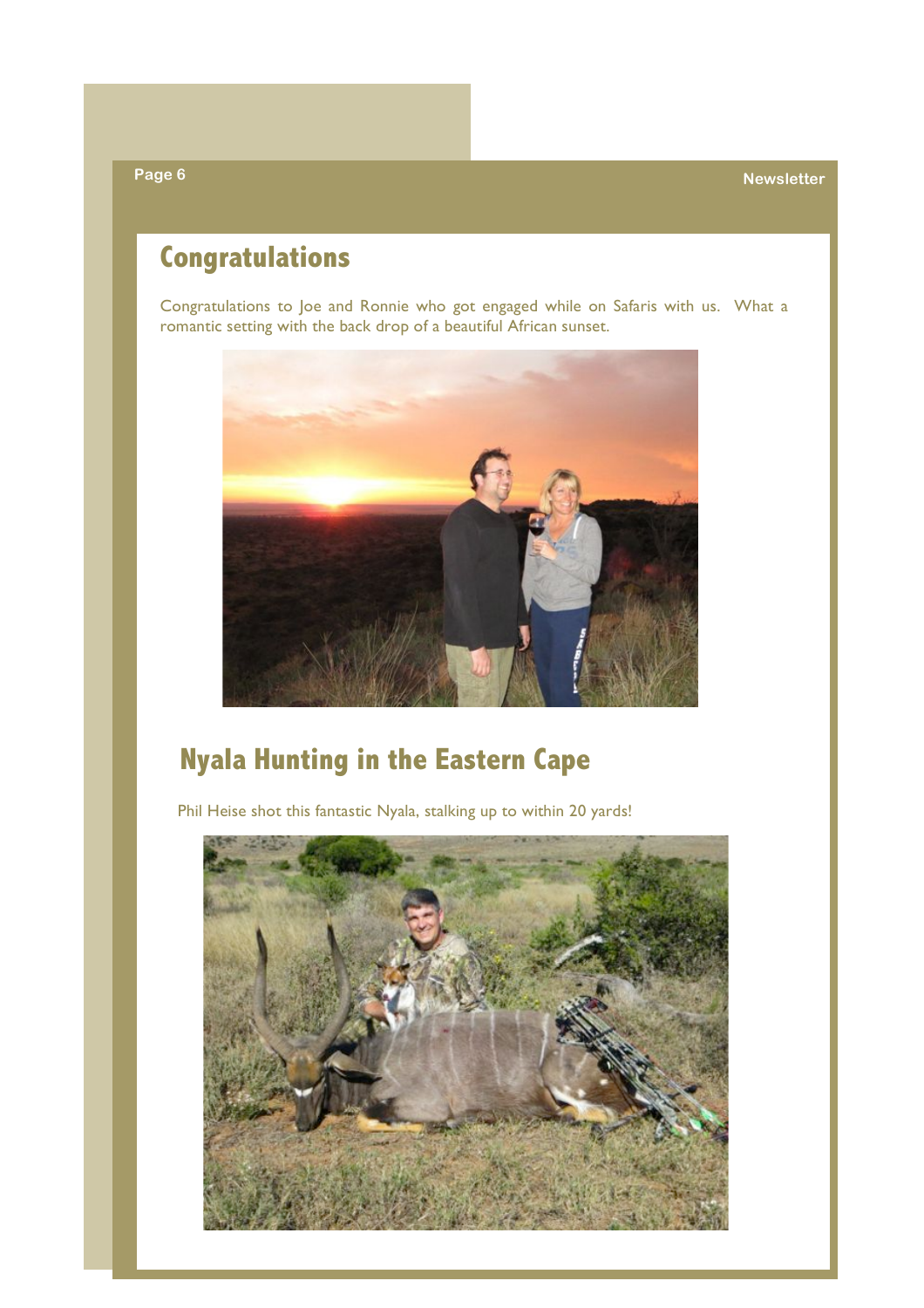### **From the Bow Blind**

Incredibly 2012 has more than half South Africa remains the ideal disappeared. Thus far it has been a busy season with some magnificent trophies. Our team medical facilities coupled with have been on track (pun intended) some of the finest plains game to produce the type of excellent hunting available today. It is hunting experiences that we are the first season of hunting known for. So far our winter has between our central camp in been a cold one but the veld and the Northern Cape and our animals are in remarkably good Southern camp in the Eastern condition. Mid winter rain has Cape and we are extremely upped the soil moisture and together with good prospects for early rain our spring should be fantastic. We have exciting developments happening and I want to encourage you to keep tabs on our facepage (www.facebook.com/HuntTheSun) to keep track on some of our families. latest developments.

hunting destination, safe environment with first world happy with the results. We will continue to brand a premier experience and are committed in our quest in not only a quality ethical hunting experience, but also an environment that caters for all our hunting friends and their

We are however also in the process of expanding slowly into Mozambique and can now also offer limited opportunity in Namibia and Zambia as well as continuing coupling with a few good Zimbabwean colleagues. We trust that the rumblings from our Northern borders are all just that, mere rumblings by politicians and not the death of some magnificent hunting areas. My family and I remain in good health and we daily count our blessings.

Your African PH, Mike

### **Apprentice Hunter**

Ragnhild has joined our staff as an apprentice hunter. From Sweden, she has quickly adapted to the African lifestyle. Apart from learning about hunting, she also manages the WTW project and looks after our facepage, a brilliant initiative on which to put all our photos, stories, news and just have a lot of fun in the process! Link on to

www.facebook.com/HuntTheSun to catch up on what we are up to!